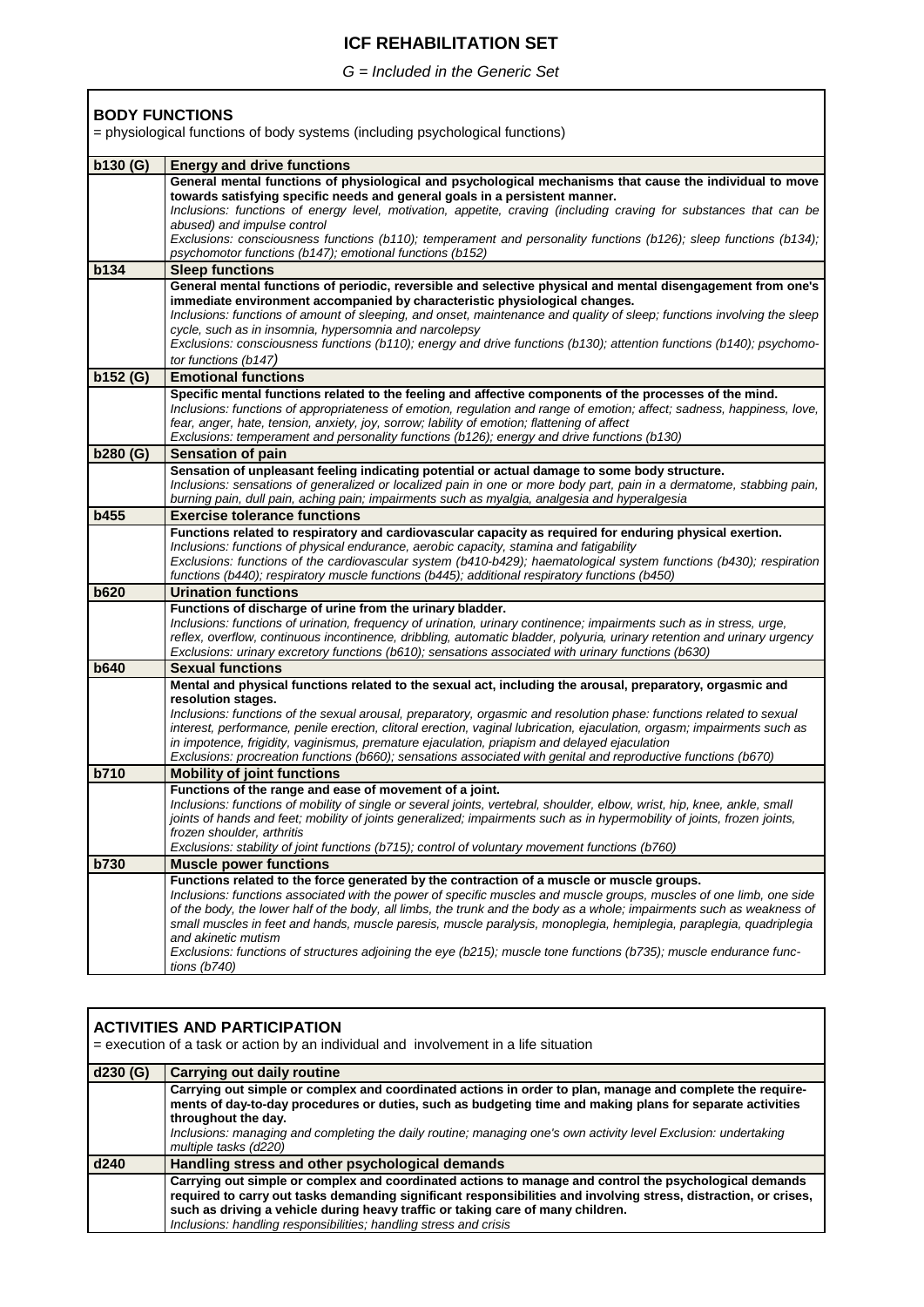| d410             | <b>Changing basic body position</b>                                                                                                                                                                                       |
|------------------|---------------------------------------------------------------------------------------------------------------------------------------------------------------------------------------------------------------------------|
|                  | Getting into and out of a body position and moving from one location to another, such as getting up out of a                                                                                                              |
|                  | chair to lie down on a bed, and getting into and out of positions of kneeling or squatting.<br>Inclusions: changing body position from lying down, from squatting or kneeling, from sitting or standing, bending and      |
|                  | shifting the body's centre of gravity                                                                                                                                                                                     |
|                  | Exclusion: transferring oneself (d420)                                                                                                                                                                                    |
| d415             | <b>Maintaining a body position</b>                                                                                                                                                                                        |
|                  | Staying in the same body position as required, such as remaining seated or remaining standing for work or                                                                                                                 |
|                  | school.<br>Inclusions: maintaining a lying, squatting, kneeling, sitting and standing position                                                                                                                            |
| d420             | <b>Transferring oneself</b>                                                                                                                                                                                               |
|                  | Moving from one surface to another, such as sliding along a bench or moving from a bed to a chair, without                                                                                                                |
|                  | changing body position.                                                                                                                                                                                                   |
|                  | Inclusion: transferring oneself while sitting or lying                                                                                                                                                                    |
|                  | Exclusion: changing basic body position (d410)                                                                                                                                                                            |
| d450 (G)         | <b>Walking</b><br>Moving along a surface on foot, step by step, so that one foot is always on the ground, such as when                                                                                                    |
|                  | strolling, sauntering, walking forwards, backwards or sideways.                                                                                                                                                           |
|                  | Inclusions: walking short or long distances; walking on different surfaces; walking around obstacles                                                                                                                      |
|                  | Exclusions: transferring oneself (d420); moving around (d455)                                                                                                                                                             |
| d455 (G)         | <b>Moving around</b><br>Moving the whole body from one place to another by means other than walking, such as climbing over a rock                                                                                         |
|                  | or running down a street, skipping, scampering, jumping, somersaulting or running around obstacles.                                                                                                                       |
|                  | Inclusions: crawling, climbing, running, jogging, jumping and swimming                                                                                                                                                    |
|                  | Exclusions: transferring oneself (d420); walking (d450)                                                                                                                                                                   |
| d465             | Moving around using equipment                                                                                                                                                                                             |
|                  | Moving the whole body from place to place, on any surface or space, by using specific devices designed to<br>facilitate moving or create other ways of moving around, such as with skates, skis, or scuba equipment, or   |
|                  | moving down the street in a wheelchair or a walker.                                                                                                                                                                       |
|                  | Exclusions: transferring oneself (d420); walking (d450); moving around (d455); using transportation (d470); driving                                                                                                       |
| d470             | (d475)                                                                                                                                                                                                                    |
|                  | <b>Using transportation</b><br>Using transportation to move around as a passenger, such as being driven in a car or on a bus, rickshaw,                                                                                   |
|                  | jitney, animal-powered vehicle, or private or public taxi, bus, train, tram, subway, boat or aircraft.                                                                                                                    |
|                  | Inclusions: using human-powered transportation; using private motorized or public transportation                                                                                                                          |
|                  | Exclusions: moving around using equipment (d465); driving (d475)                                                                                                                                                          |
| d510             | <b>Washing oneself</b><br>Washing and drying one's whole body, or body parts, using water and appropriate cleaning and drying mate-                                                                                       |
|                  | rials or methods, such as bathing, showering, washing hands and feet, face and hair, and drying with a towel.                                                                                                             |
|                  | Inclusions: washing body parts, the whole body; and drying oneself                                                                                                                                                        |
|                  | Exclusions: caring for body parts (d520); toileting (d530)                                                                                                                                                                |
| d520             | <b>Caring for body parts</b>                                                                                                                                                                                              |
|                  | Looking after those parts of the body, such as skin, face, teeth, scalp, nails and genitals, that requires more<br>than washing and drying.                                                                               |
|                  | Inclusions: caring for skin, teeth, hair, finger and toe nails                                                                                                                                                            |
|                  | Exclusions: washing oneself (d510); toileting (d530)                                                                                                                                                                      |
| d530             | <b>Toileting</b>                                                                                                                                                                                                          |
|                  | Planning and carrying out the elimination of human waste (menstruation, urination and defecation), and<br>cleaning oneself afterwards.                                                                                    |
|                  | Inclusions: regulating urination, defecation and menstrual care                                                                                                                                                           |
|                  | Exclusions: washing oneself (d510): caring for body parts (d520)                                                                                                                                                          |
| d540             | Dressina                                                                                                                                                                                                                  |
|                  | Carrying out the coordinated actions and tasks of putting on and taking off clothes and footwear in sequence<br>and in keeping with climatic and social conditions, such as by putting on, adjusting and removing shirts, |
|                  | skirts, blouses, pants, undergarments, saris, kimono, tights, hats, gloves, coats, shoes, boots, sandals and                                                                                                              |
|                  | slippers.                                                                                                                                                                                                                 |
| d <sub>550</sub> | Inclusions: putting on or taking off clothes and footwear and choosing appropriate clothing                                                                                                                               |
|                  | Eating<br>Carrying out the coordinated tasks and actions of eating food that has been served, bringing it to the mouth                                                                                                    |
|                  | and consuming it in culturally acceptable ways, cutting or breaking food into pieces, opening bottles and                                                                                                                 |
|                  | cans, using eating implements, having meals, feasting or dining.                                                                                                                                                          |
| d570             | Exclusion: drinking (d560)                                                                                                                                                                                                |
|                  | Looking after one's health                                                                                                                                                                                                |
|                  | Ensuring physical comfort, health and physical and mental well-being, such as by maintaining a balanced<br>diet, and an appropriate level of physical activity, keeping warm or cool, avoiding harms to health, following |
|                  | safe sex practices, including using condoms, getting immunizations and regular physical examinations.                                                                                                                     |
|                  | Inclusions: ensuring one's physical comfort; managing diet and fitness; maintaining one's health                                                                                                                          |
| d640             | <b>Doing housework</b>                                                                                                                                                                                                    |
|                  | Managing a household by cleaning the house, washing clothes, using household appliances, storing food<br>and disposing of garbage, such as by sweeping, mopping, washing counters, walls and other surfaces; col-         |
|                  | lecting and disposing of household garbage; tidying rooms, closets and drawers; collecting, washing, drying,                                                                                                              |
|                  | folding and ironing clothes; cleaning footwear; using brooms, brushes and vacuum cleaners; using washing                                                                                                                  |
|                  | machines, driers and irons.                                                                                                                                                                                               |
|                  | Inclusions: washing and drying clothes and garments; cleaning cooking area and utensils; cleaning living area; using<br>household appliances, storing daily necessities and disposing of garbage                          |
|                  | Exclusions: acquiring a place to live (d610); acquisition of goods and services (d620); preparing meals (d630); caring                                                                                                    |
|                  | for household objects (d650); caring for others (d660)                                                                                                                                                                    |